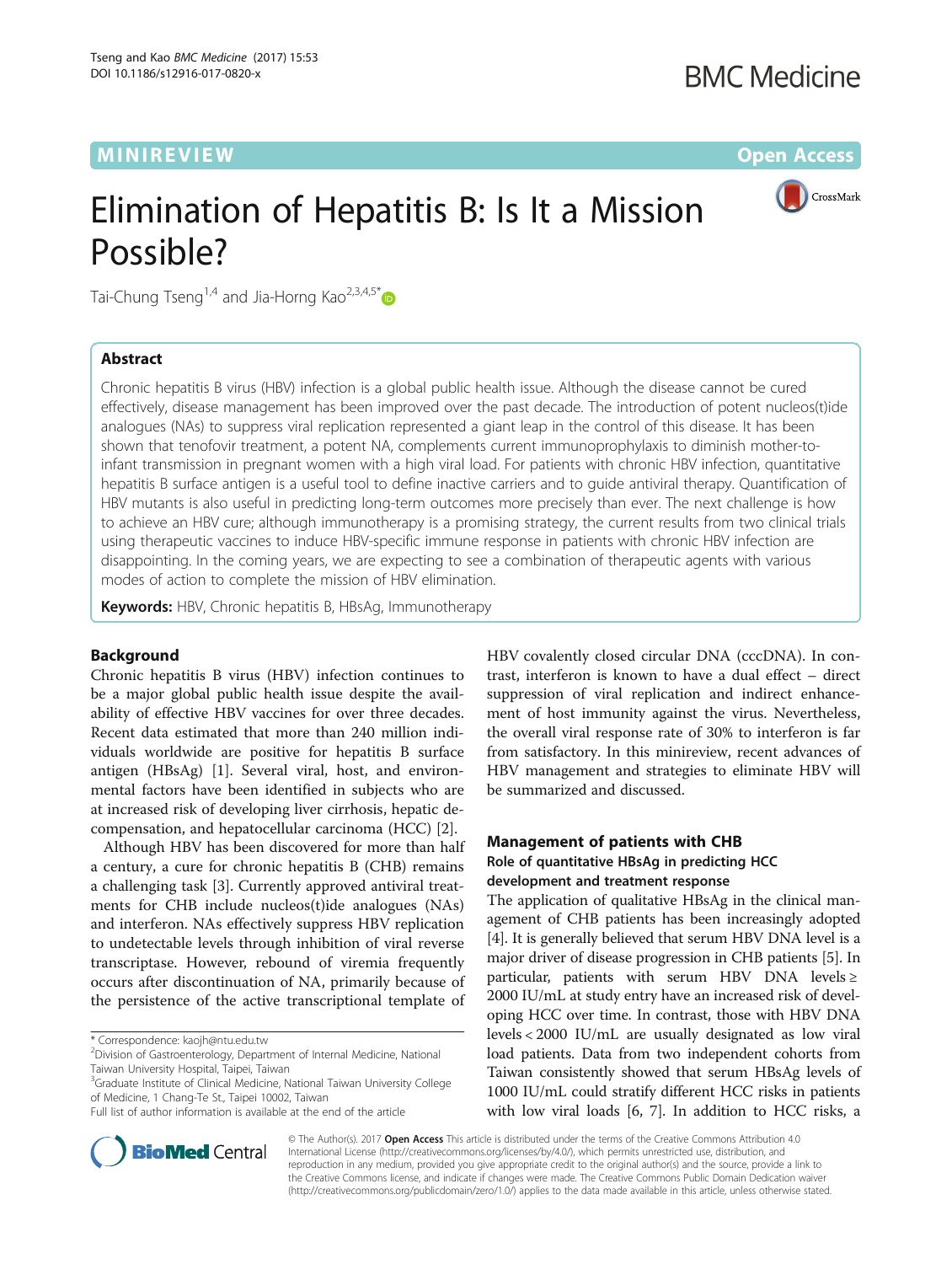lower serum HBsAg level (<1000 vs. > 1000 IU/mL) has also been shown as an indicator of lower risk of viral relapse, hepatitis B e antigen (HBeAg)-negative hepatitis, and cirrhosis development in CHB patients [\[8](#page-4-0)–[11](#page-4-0)]. These emerging data infer that we may define minimal-risk HBV carriers by combining low viral load (<2000 IU/mL) and low HBsAg level (<1000 IU/mL) [\[11\]](#page-4-0). Another clinical usefulness of quantitative HBsAg is to guide physicians regarding cessation of antiviral therapy. Serum HBsAg levels > 20,000 IU/mL at week 24 of treatment are used to predict non-responders in HBeAg-positive patients receiving 12-month pegylated interferon therapy [\[12\]](#page-4-0). In addition, quantitative HBsAg may predict who can maintain a sustained viral response after stopping NA treatment [[13](#page-4-0)–[15\]](#page-4-0). Although the reported HBsAg cutoff levels ranged from 10 to 150 IU/mL, the data consistently showed that the lower the HBsAg level, the lower the risk of viral and clinical relapse. Further large-scale prospective studies are needed to define a reliable HBsAg cutoff level for identification of CHB patients who can cease NA treatment safely.

## Role of quantitative viral mutants in predicting different clinical outcomes

Quantification of HBV mutants has also become a useful tool for the management of CHB infection. HBV is the smallest human DNA virus and viral mutants develop during the course of persistent infection because of the spontaneous error of viral reverse transcription. Two common HBV mutants, precore stop codon (G1896A) and basal core promoter (BCP; A1762T/G1764A) mutations, can respectively abolish and reduce the production of HBeAg [\[16](#page-4-0)]. The presence of these viral mutants has been shown to be associated with disease progression to HCC [\[17](#page-4-0), [18\]](#page-4-0). However, these viral mutants were determined using qualitative population sequencing, and therefore the data provided limited information to

| Table 1 Quantification of HBV variants and its clinical application |  |  |  |  |  |
|---------------------------------------------------------------------|--|--|--|--|--|
|---------------------------------------------------------------------|--|--|--|--|--|

correlate with clinical profiles [\[17](#page-4-0), [18](#page-4-0)]. With advances in biotechnology, quantification of these viral mutants is now possible (Table 1). Quantification of precore/BCP can serve as a predictor of HBeAg seroconversion either spontaneously or induced by interferon-based treatment [[19, 20\]](#page-4-0). The percentage of BCP mutants can be used to predict clinical outcomes such as the development of liver cirrhosis [\[21](#page-4-0)]. Furthermore, the ultimate tool for viral genome research, next-generation sequencing, has been recently introduced into HBV research, being able to determine the minor variant even at the level of 1%. Recent data using next-generation sequencing to determine viral variants has been shown to predict HBsAg loss in HBV carriers receiving 4-year tenofovir (TDF) treatment, a potent NA [\[22](#page-4-0)]. However, these findings need to be validated by subsequent larger studies. Thus, quantification of HBV mutants provides viral information in greater detail, allowing clinicians to implement precision medicine in the foreseeable future.

### Strategies to eliminate HBV

## Combination of TDF and immunoprophylaxis to minimize mother-to-child transmission (MTCT) of HBV

Interruption of HBV transmission routes is the most effective way to reduce the global burden of HBV infection. The combination of hepatitis B immunoglobulin and hepatitis B vaccine as immunoprophylaxis in newborns has been shown to reduce the rate of MTCT from 90 to 10% [[23\]](#page-4-0). However, immunoprophylaxis implementation has been reported to have a failure rate of 10–30% in infants born to mothers with an HBV DNA level of more than 200,000 IU/mL [\[23](#page-4-0)]. To overcome the gap, a non-randomized study from Taiwan firstly showed that MTCT risk was reduced by TDF treatment in the third trimester of pregnancy in HBeAg-positive mothers with high viral loads [[24](#page-4-0)]. The results were further reinforced by a randomized controlled study in

|                                        | Nie et al. [19]                                                                    | Yang et al. [20]                                                                                         | Tseng et al. [21]                                                                                   | Bayliss et al. [22]                                                                                                   |
|----------------------------------------|------------------------------------------------------------------------------------|----------------------------------------------------------------------------------------------------------|-----------------------------------------------------------------------------------------------------|-----------------------------------------------------------------------------------------------------------------------|
| Quantification assay                   | Selective inhibitory polymerase<br>chain reaction                                  | Pyroseguencing                                                                                           | Pyrosequencing                                                                                      | Next generation sequencing                                                                                            |
| Target region                          | PC (G1896A) & BCP<br>(A1762T/G1764A) mutants                                       | PC (G1896A) & BCP<br>(A1762T/G1764A)<br>mutants                                                          | BCP mutants<br>(A1762T/G1764A)                                                                      | HBV whole genome                                                                                                      |
| Sensitivity to detect<br>minor strains | $< 1\%$                                                                            | 10%                                                                                                      | 10%                                                                                                 | $< 1\%$                                                                                                               |
| Enrolled patients                      | 18 HBeAg-positive patients                                                         | 203 HBeAg-positive patients<br>receiving interferon-based<br>treatment                                   | 151 HBeAg-negative patients<br>with a median follow-up<br>period of 9 years.                        | 157 HBeAg-positive patients<br>receiving 4-year tenofovir<br>treatment                                                |
| Main finding                           | Levels of PC and BCP<br>mutants may predict<br>the time of HBeAg<br>seroconversion | Quantitative analysis of PC<br>and BCP mutants can<br>predict interferon-induced<br>HBeAg seroconversion | A higher percentage of BCP<br>mutant is associated with<br>higher risks of cirrhosis<br>development | Detectable BCP or PC mutants<br>are associated with a lower<br>probability of HBsAg loss during<br>tenofovir therapy. |

**Note** 

PC precore stop codon, BCP basal core promoter, HBeAg hepatitis B e antigen, HBsAg hepatitis B surface antigen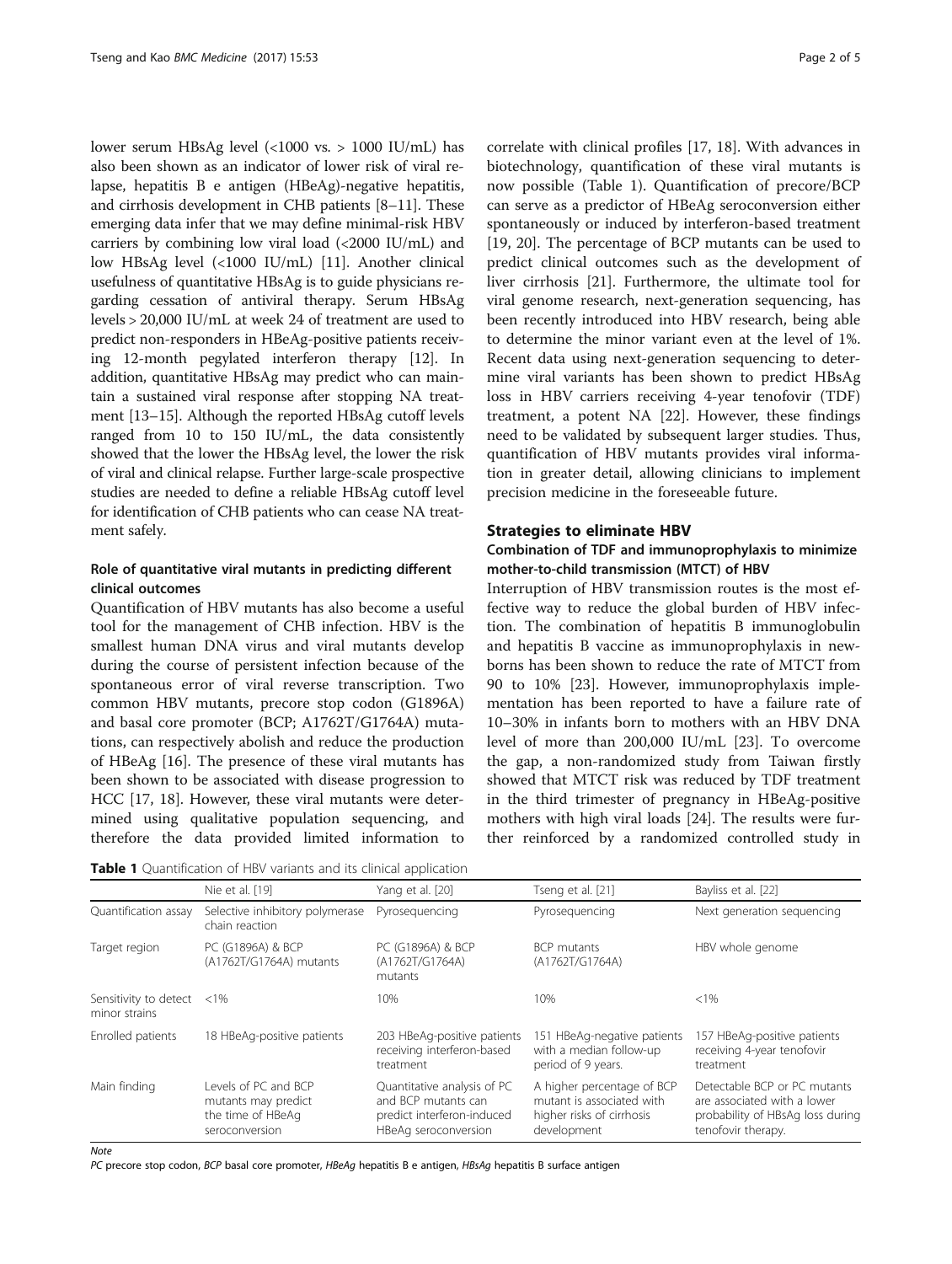China [[25\]](#page-4-0). The per-protocol analysis showed that the transmission rate dropped from 7% in the control group to 0% in the TDF treatment group at postpartum week 28 (Table 2). Although a longer duration and larger number of participants are needed to evaluate the safety profile in infants, a short-term TDF therapy for pregnant mothers with HBV DNA levels > 200,000 IU/mL does minimize MTCT risk. Therefore, this will become the standard of care to prevent HBV transmission in this unique clinical setting.

#### The possible mission of functional cure for HBV

HBsAg loss is regarded as a functional cure for HBV and serves as an ideal treatment endpoint. Nevertheless, it is rare to achieve the ultimate goal using current treatment modalities. There are several novel strategies to clear HBsAg, including killing of HBV-infected hepatocytes via cytotoxic T cell (CTL)-induced immunotherapy as the most promising one. Although HBV-specific CTL response is vigorous and multi-specific during acute HBV infection, it is usually weak or even undetectable during the CHB stage [[26](#page-4-0)]. An ideal immune-therapeutic strategy should combine profound suppression of viral replication to prevent uninfected hepatocytes from HBV infection and restoration of HBV-specific CTL response to clear the infected hepatocytes. The former goal can be achieved by existing NA treatment and the later one could be partially enhanced by therapeutic vaccines [\[27\]](#page-4-0). To date, two clinical trials have been performed using different therapeutic vaccines to treat CHB patients with a similar strategy, yet the results of both have been disappointing [\[28, 29](#page-4-0)]; neither of the two therapeutic vaccines could clear HBsAg more effectively compared to the control group. There are two issues that must be considered. Firstly, HBV-specific CTL function has been shown to be preserved in children and young adults, but not in older patients [[30](#page-4-0)]. Since both studies enrolled older patients, HBV-specific CTL response may fail to be triggered by therapeutic vaccinations. Second, the immune tolerant effects of the liver microenvironment must be considered. HBV-specific CTL response can be induced in peripheral blood, but is rapidly exhausted after the initiation of cytotoxic effects against HBV-infected hepatocytes (Fig. [1a,b\)](#page-3-0). Either of the above issues may have led to the failure of the two clinical trials. If the failure was caused by the engagement of PD-1 on T cells and PD-L1 on hepatocytes, which leads to the inhibition of T cell receptor-mediated lymphocyte proliferation and cytokine secretion, an immune checkpoint inhibitor, such as anti-PD1, could be considered as an addition to the therapeutic vaccine for the amplification of these effects (Fig. [1c\)](#page-3-0). Indeed, the success of this combination strategy has been demonstrated in a woodchuck model [\[31\]](#page-4-0). Although the current results of immunotherapy in CHB treatment are unsatisfactory, it remains the most attractive method to clear the virus as long as the appropriate patient population can be selected and optimal study designs can be implemented.

#### **Perspectives**

Potent NA treatment has improved the management of CHB infection over the past decade [[32](#page-4-0)]. Prolonged NA treatment has halted disease progression and halved the HCC incidence in CHB patients who have already developed liver cirrhosis [\[33](#page-4-0)–[35](#page-4-0)]. The next challenge is to achieve functional HBV cure and the development of new agents with various modes of action is urgently awaited. In the clinical practice, additional unmet needs should also be addressed. The first is to identify patients who require HCC surveillance. Previous studies have indicated that approximately 25–40% of patients with CHB infection will develop HCC in their lifetime, and therefore HCC surveillance is indicated [\[36](#page-4-0)]. Although prediction of HCC is difficult, it is possible to identify true inactive HBV carriers who are at the lowest risk of HCC development by

| <b>Table 2</b> Summary of 2 clinical trials using tenofovir to reduce mother-to-infant transmission on top of standard immunoprophylaxis |  |  |  |
|------------------------------------------------------------------------------------------------------------------------------------------|--|--|--|
|------------------------------------------------------------------------------------------------------------------------------------------|--|--|--|

| Study<br>Chen et al. [24]                                                             |                                          | Pan et al. [25]                                                                                                                                 |  |
|---------------------------------------------------------------------------------------|------------------------------------------|-------------------------------------------------------------------------------------------------------------------------------------------------|--|
| Study design                                                                          | Prospective non-randomized control trial | Prospective randomized control trial                                                                                                            |  |
| No. of mother                                                                         | TDF ( $N = 92$ ), Control ( $N = 56$ )   | TDF ( $N = 97$ ), Control ( $N = 100$ )                                                                                                         |  |
| Intervention                                                                          | TDF vs. Control                          | TDF vs. Control                                                                                                                                 |  |
| Time of intervention                                                                  | 30-32 weeks of gestation                 | 30-32 weeks of gestation                                                                                                                        |  |
| Maternal viral load                                                                   | ≥20,000,000 IU/mL                        | ≥200.000 IU/mL                                                                                                                                  |  |
| Maternal HBeAg-positive rate                                                          | 100%                                     | 100%                                                                                                                                            |  |
| Mother-to-infant transmission rate<br>TDF (1.54%) vs. Control (10.71%), $P = 0.0481*$ |                                          | Intention-to-treat analysis: TDF (5%)<br>vs. Control (18%), $P = 0.007**$<br>Per-protocol analysis: TDF (0%)<br>vs. Control $(7%)$ , $P = 0.01$ |  |

#### **Note**

TDF tenofovir, HBeAg hepatitis B e antigen

\* Defined by HBsAg positivity at 6 months postpartum

\*\* Defined by serum HBV DNA level of more than 20 IU per milliliter (i.e., above the lower limit of detection) or HBsAg positivity at 28 weeks postpartum. Participants who lost to follow-up or who discontinued treatment were counted as having treatment failure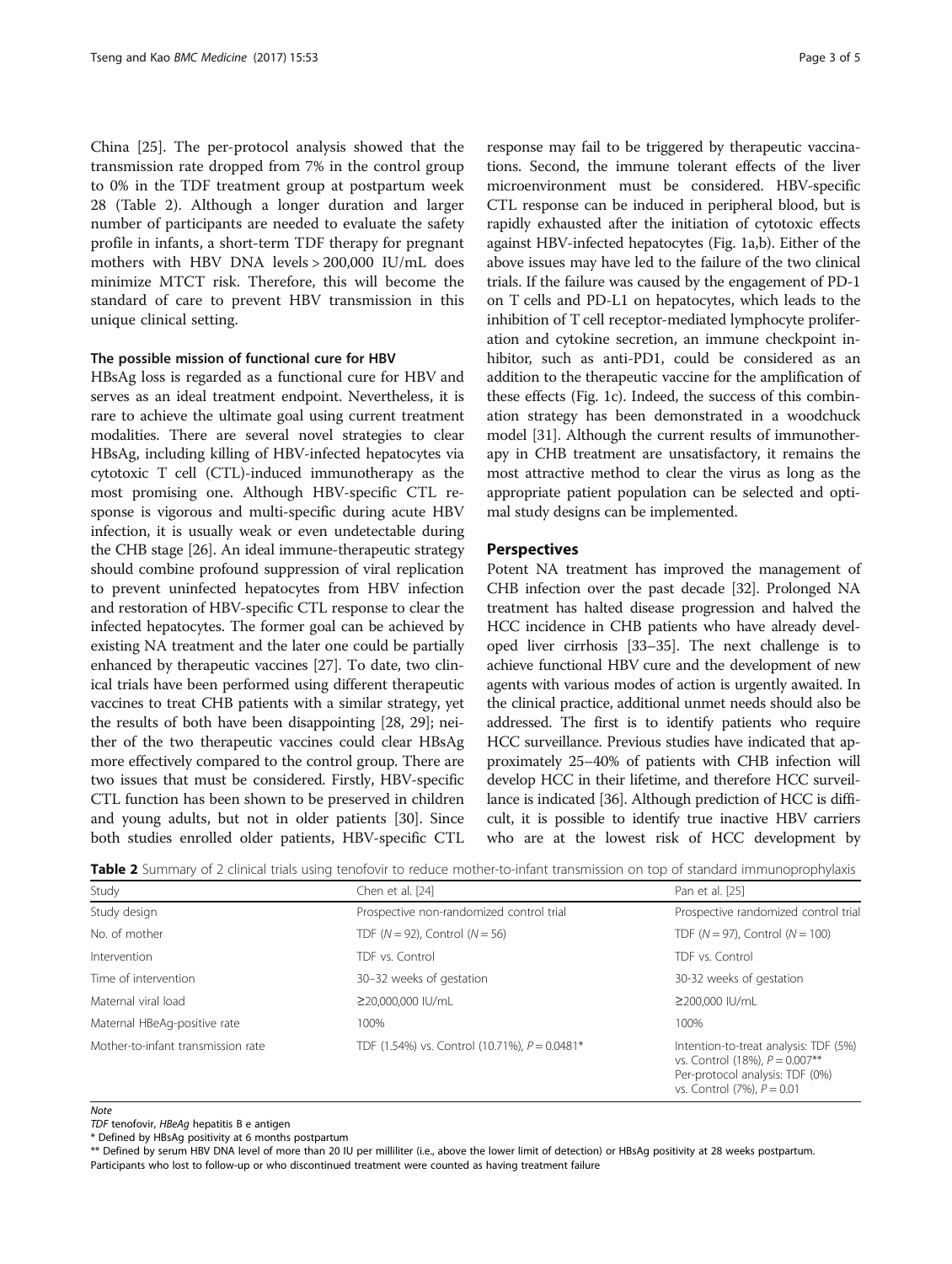<span id="page-3-0"></span>

combining multiple host, viral, and liver fibrosis markers. The current criteria to define inactive carriers include normal ALT level, negative HBeAg, HBV DNA < 2000 IU/mL, and HBsAg < 1000 IU/mL; their HCC risk is comparable to that of the normal population [[6\]](#page-4-0). The possibility of further reduction of HCC risks by including biomarkers, such as a liver biomarker indicating early liver fibrosis stage, along with the current criteria should be explored.

The second issue to be addressed is whether HCC development could be prevented by earlier initiation of NA treatment in CHB patients. Most of the evidence of HCC risk reduction comes from prolonged NA treatment in patients with HBV-related liver cirrhosis [\[33](#page-4-0)–[35](#page-4-0)]. However, all studies show that HCC still develops during long-term NA therapy. This fact may suggest HCC development is inevitable once advanced liver fibrosis has occurred. Further evidence has been provided by the recent finding that the integration of the HBV genome into the host chromosome, which is considered as an oncogenic event, could be detected at the early stage of chronic infection [[37](#page-4-0)]. Collectively, it is conceivable to achieve an HCC-free era through early initiation of NA therapy before emergence of significant fibrosis or massive viral genome integration. This may be implemented into practice by widening the therapeutic target of HBV carriers and earlier identification using more comprehensive screening. This strategy may provide an alternative method to eliminate HCC risk before curing HBV. However, this concept needs to be proved by clinical studies.

## Conclusions

Various measures, including universal hepatitis B vaccination and interruption of transmission routes, are required to reach the ultimate goal of global HBV eradication. Potent NA treatment has remarkably improved the prevention of MTCT and management of CHB. We are expecting to see less disease progression and less HCC development in CHB patients following initiation of prolonged NA therapy. However, the current armamentarium does not completely clear HBsAg, and new combination treatment modalities are needed to achieve a functional HBV cure in the near future, hopefully by the year 2030 [[38](#page-4-0)].

#### Abbreviations

cccDNA: Covalently closed circular DNA; CHB: Chronic hepatitis B; CTL: Cytotoxic T cell; HBeAg: Hepatitis B e antigen; HBsAg: Hepatitis B surface antigen; HCC: Hepatocellular carcinoma; MTCT: Mother-to-child transmission; NA: Nucleos(t)ide analogue; pgRNA: pregenomic RNA; TDF: Tenofovir

#### Acknowledgements

We thank Miss Shin-Hwa Yu for drafting the figure and grant support from Liver Disease Prevention & Treatment Research Foundation, Taiwan.

#### Funding

This work was supported by the grants from the Ministry of Science and Technology, Executive Yuan, Taiwan (MOST 105-2314-B-303-008).

#### Authors' contributions

T-CT drafted the manuscript. J-HK provided important intellectual content. Both authors read and approved the final manuscript.